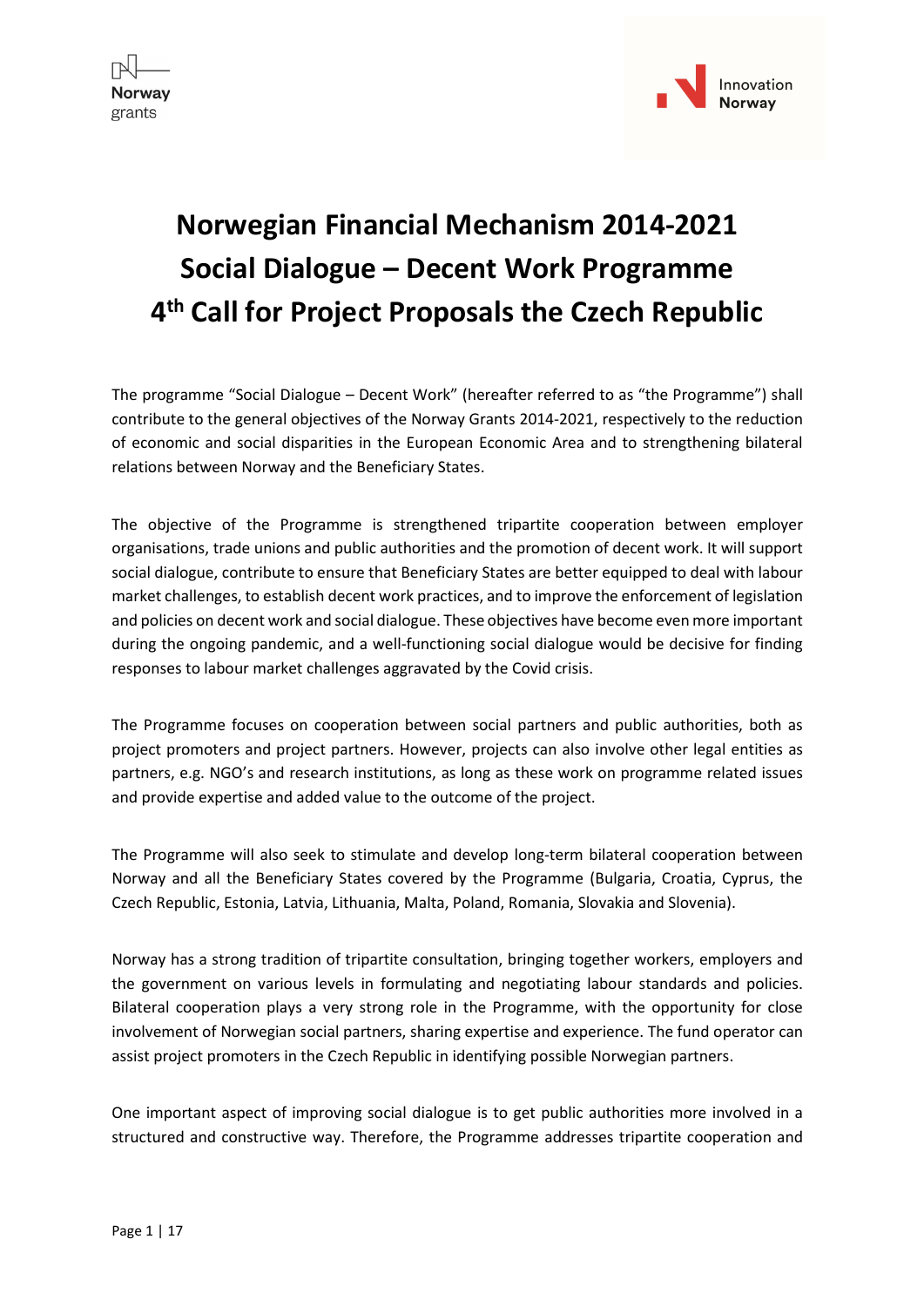

encourages cooperation between public authorities in the Beneficiary States and relevant public authorities in Norway, e.g. on enforcement of labour law and on the fight against undeclared work and social dumping.

The Programme in the Czech Republic is expected to reach the following three outcomes: (1) Improved social dialogue and cooperation, (2) Enhanced implementation of the decent work agenda (fair and decent working conditions), and, (3) Facilitated access to employment.

- Improved social dialogue and cooperation the focus is to strengthen social dialogue and its effect. Projects can raise the capacity of social partners to participate in both tripartite and bipartite social dialogue through transfer of best practices and training. Capacity-building projects can range from very direct measures, e.g. set up structures for social dialogue and support the conclusion of collective agreements, to more indirect measures like creating a social dialogue-friendly environment, e.g. for discussing undeclared work and social dumping or responses to remedy the negative impact of the Covid crisis on the labour market. Projects can also focus on increasing the capacity of national social partners to take part in EU level social dialogue, and to familiarise the players with EU legislation and the impact it has on their work.
- Enhanced implementation of the decent work agenda (fair and decent working conditions) the focus is to finance projects at national and sector level with the objective to use bipartite and tripartite dialogue in the implementation of the decent work agenda. The aim is to increase the number of employees and enterprises that have improved decent work arrangements. The programme will raise awareness of the benefits of decent work, e.g. work-life balance, gender equality and non-discrimination, attitudes on health and safety, knowledge about rights and obligations and the fight against undeclared work and social dumping (work-related crime). The programme will support enforcement of national regulations related to the decent work agenda, awareness-raising activities and training on decent work topics addressing e.g. social partner staff, company health and safety officers, and labour inspectors. In addition, cooperation between public authorities in the Beneficiary States and Norway, particularly between labour inspection authorities, will be supported.
- Facilitated access to employment the target is to improve the cooperation between the social partners and public authorities on labour market challenges by supporting activities facilitating access to employment, including for young people and disadvantaged groups like women, elderly and disabled people. These activities can take the form of active labour market policy measures, life-long learning, awareness-raising and other activities related to labour market challenges e.g. experience-sharing on labour market responses to the Covid crisis.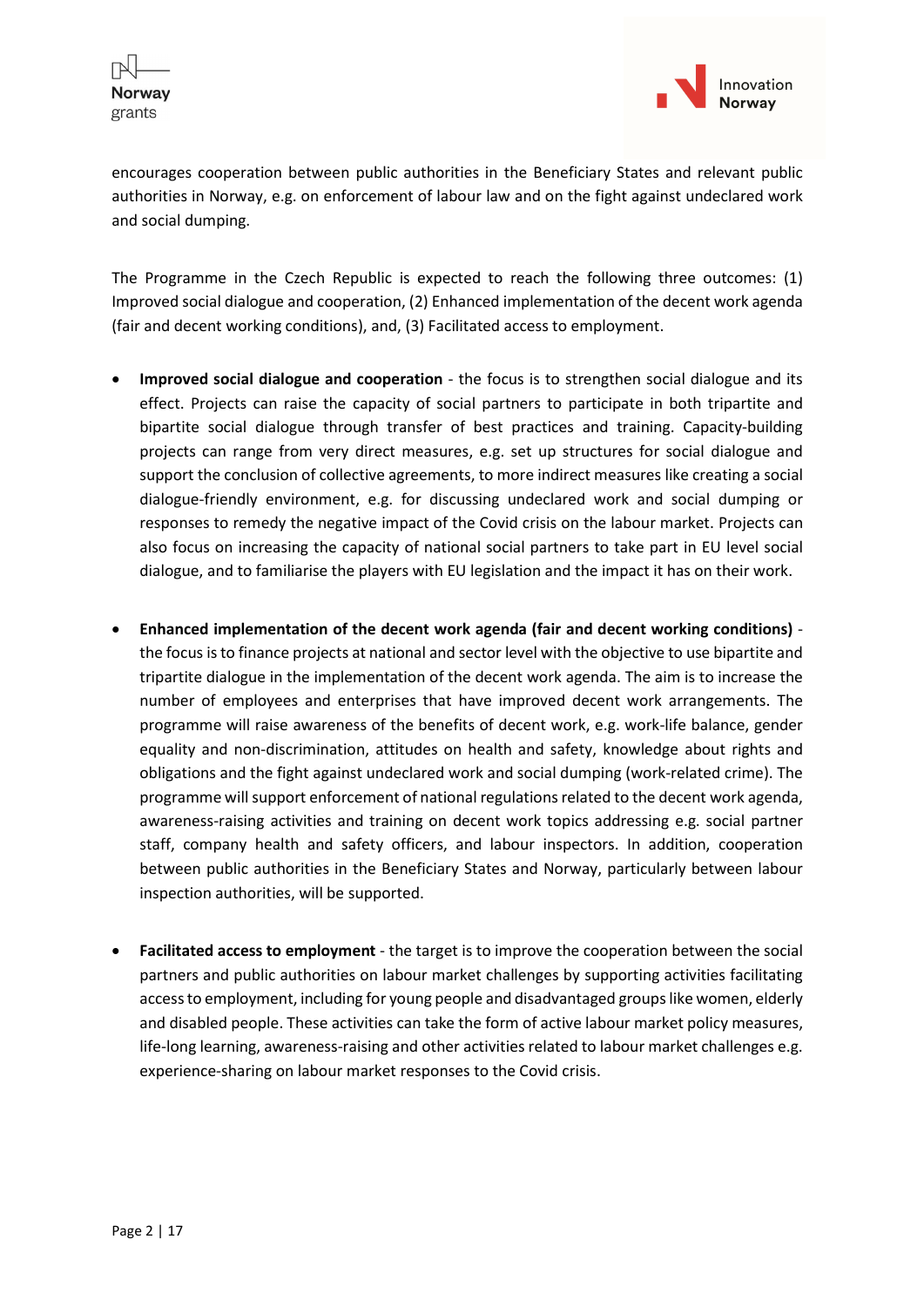



The budget available for funding of Czech projects is split between the three outcomes. Consequently, it is important to note that applicants<sup>1</sup> (project promoters<sup>2</sup>) must choose one of these outcomes as the main outcome for the project and organise the budget of the project accordingly. The project could contribute to reaching elements of the other outcomes as well, and this should be reflected in the project description.

Given the current war in Ukraine and the massive refugee crisis, project promoters are encouraged to put forward proposals aiming at facilitating the integration of refugees into the labour market. Such activities can be relevant under all the three outcomes, e.g. bipartite or tripartite cooperation on measures to tackle the refugee crisis, training and awareness for refugees on their rights and obligations as workers, cooperation between social partners and public authorities on measures to facilitate refugees' access to employment, etc. In accordance with the published Project Assessment Criteria and Methodology, extra points will be given to applications contributing to the integration of refugees into the labour market.

### Available amount for financing of projects

The total amount available for financing of projects from this call is EUR 261,600.

### Deadline for applications and language

To be eligible, applications must be submitted to the fund operator, Innovation Norway, through the electronical application form<sup>3</sup> no later than Thursday 15 September 2022, at 13.00h Czech time.

The application and supporting documents shall be submitted to the fund operator in English. Official certificates and certified annual accounts can be submitted in Czech. The list of mandatory attachments can be found in Annex I.

## 1. Projects and project funding

## 1.1 Eligible applicants and partners

The following entities, constituted as legal entities in the Czech Republic or in Norway, are considered eligible project applicants and partners:

- a) social partners (employers' organisations and trade unions);
- b) public authorities and institutions that have statutory roles related to decent work or tripartite cooperation, and;

<sup>&</sup>lt;sup>1</sup> Applicant: legal person applying for a grant.

<sup>&</sup>lt;sup>2</sup> Project Promoter: legal person having the responsibility for initiating, preparing and implementing a project.

<sup>3</sup> https://www.innovasjonnorge.no/DecentWork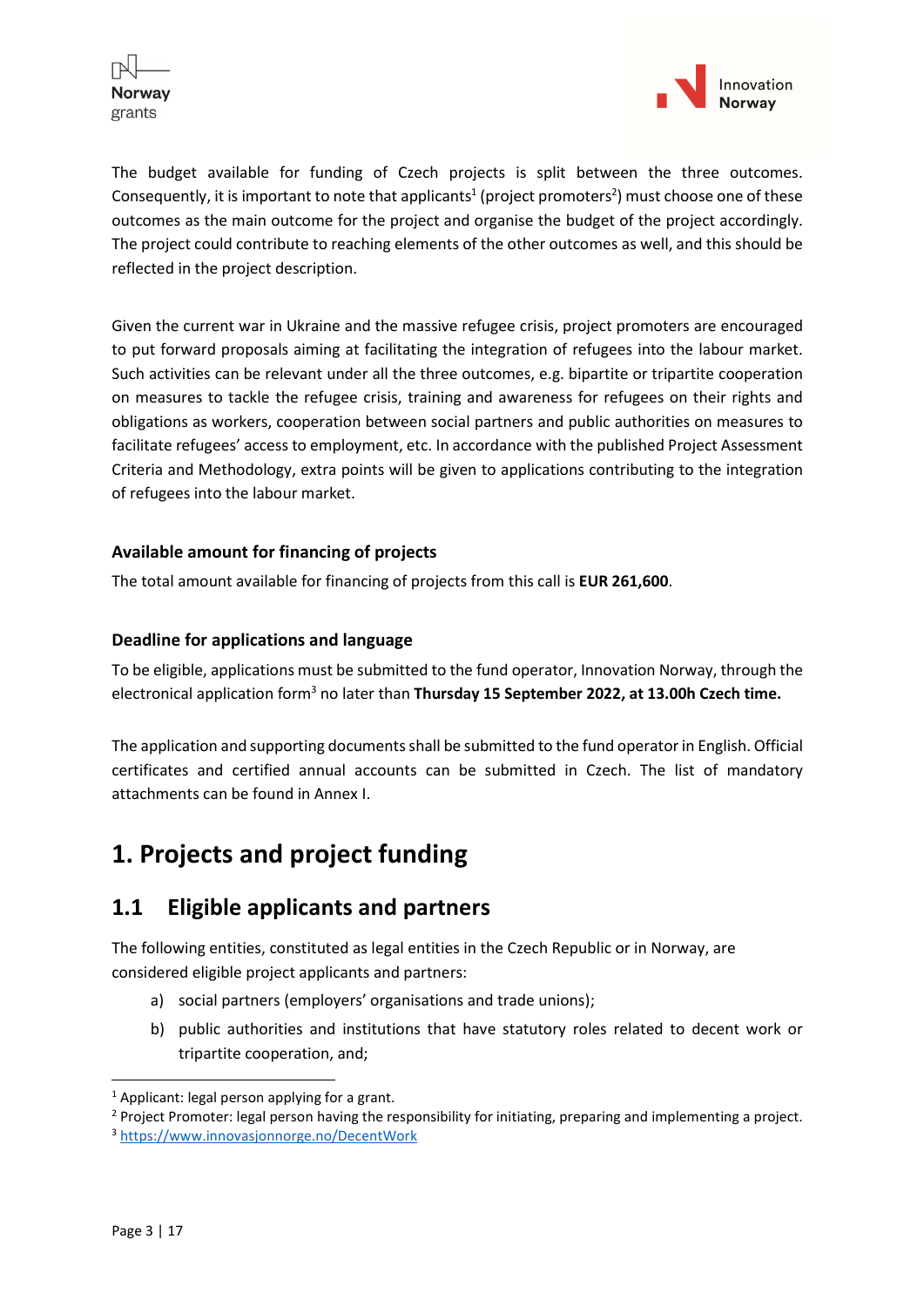



c) organisations of public authorities that have within their mandate the promotion of decent work and/or tripartite dialogue.

Norwegian entities are only eligible as applicants in partnership with at least one legal entity established in the Czech Republic. The role of any Norwegian applicant, project promotor and project partner is to contribute to ensuring social dialogue and decent work in the Czech Republic.

The applicant responsible for submitting the application on behalf of the project is called the project promoter and will be the main contact person for the fund operator.

Eligible project partners are the same as eligible applicants, with the addition of:

- a) business associations and organisations representing member companies on issues relevant for the decent work agenda;
- b) companies which are involved in the implementation of the decent work agenda and/or social dialogue through their membership in sectoral or cross-sectoral employers' organisations;
- c) non-governmental organisations (NGOs), defined as a non-profit voluntary organisation established as a legal entity, having a non-commercial purpose, independent of local, regional and central government, public entities, political parties and commercial organisations, which are involved in the implementation of the decent work agenda. Religious institutions and political parties are not considered NGOs; and
- d) education and research institutions that can provide training on social dialogue and/or decent work issues,

constituted as legal entities in the Czech Republic or in Norway.

### 1.2 Bilateral cooperation in the Programme

Donor partnership projects are strongly encouraged and will be awarded extra points<sup>4</sup> during the assessment process, depending on the quality and relevance of the partnership and the partner's role and involvement in the preparation and implementation of the project. A donor partnership project is defined as cooperation between a project promoter in the Czech Republic and at least one eligible entity in Norway, or a project promoter in Norway and at least one eligible entity in the Czech Republic, implementing a project where all entities are independent of each other and perform substantial and relevant tasks in the completion of the project.

<sup>&</sup>lt;sup>4</sup> A document specifying the evaluation criteria and scoring chart is listed in Annex II and published with the call.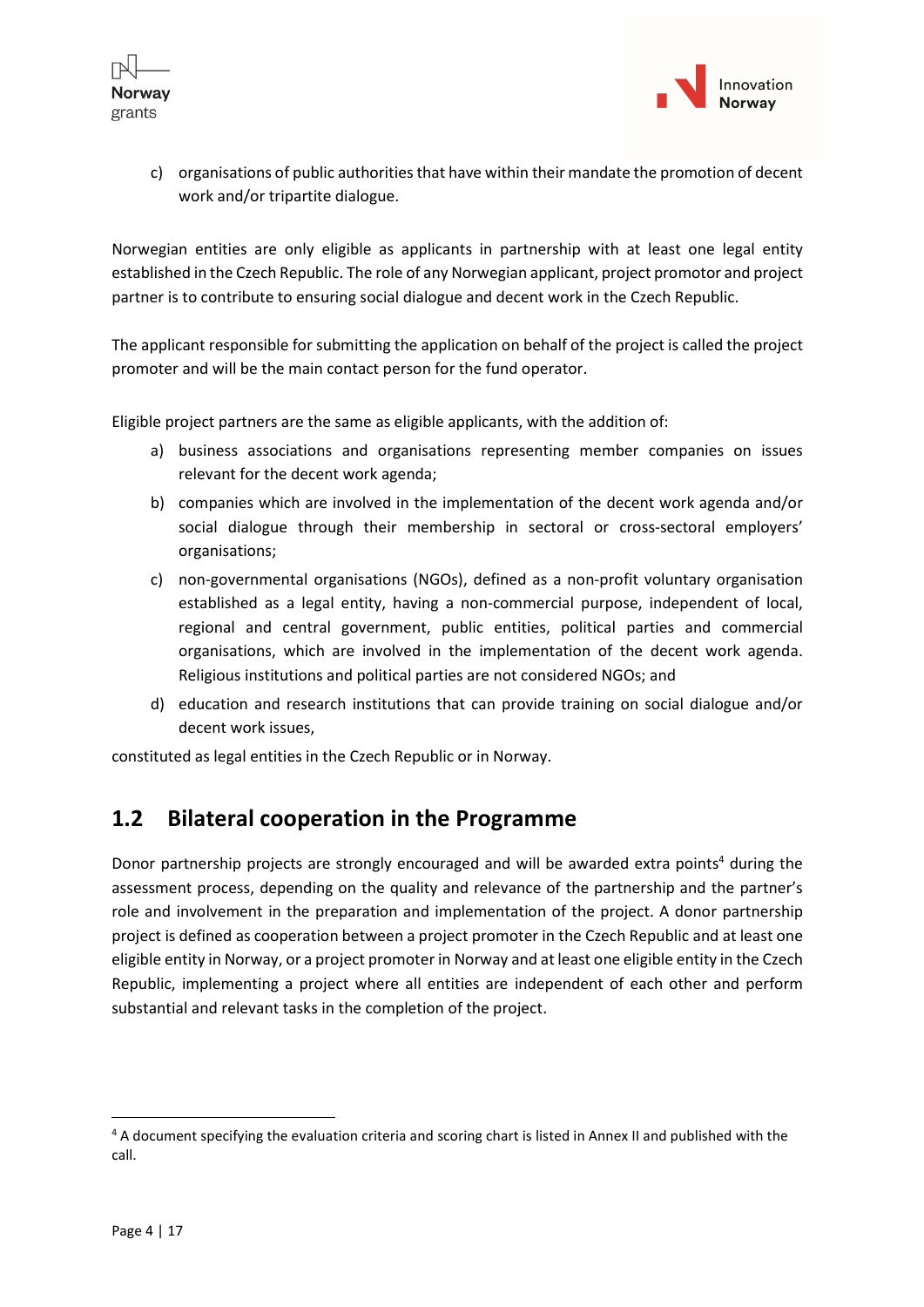



## 1.3 Outcomes and eligible outputs

This call can provide support for projects that will implement activities within one or more of the following outcomes and the corresponding outputs. Each project must contribute to the relevant indicators of the selected outcome and outputs<sup>5</sup>.

### Outcome 1: Improved social dialogue and cooperation

Eligible outputs include:

- a) support to strengthening the tripartite dialogue and consultations at national, regional or local level;
- b) support to strengthening the bipartite dialogue and consultations at national, regional or local level;
- c) development of structures and practices for social dialogue on decent work topics (e.g. working conditions, occupational health and safety, work-related crime and access to employment);
- d) training of social partners to increase capacity to take part in the social dialogue.

### Outcome 2: Enhanced implementation of the decent work agenda (fair and decent working conditions)

Eligible outputs include:

- a) support to awareness-raising campaigns on decent work topics (e.g work-life balance, gender equality and non-discrimination);
- b) support to projects on improving the enforcement of national legislation related to decent work;
- c) support to training on decent work issues.

#### Outcome 3: Facilitated access to employment

Eligible outputs include:

- a) development of Active Labour Market Policy (ALMP) measures with the involvement of social partners;
- b) activities to facilitate access to employment (e.g. awareness raising campaigns, training of professional staff, working groups for ALMP measures).

<sup>&</sup>lt;sup>5</sup> The document entitled 'Expected outcomes and outputs' on the list of mandatory documents in Annex I is published with the call and need to be filled out by the applicant.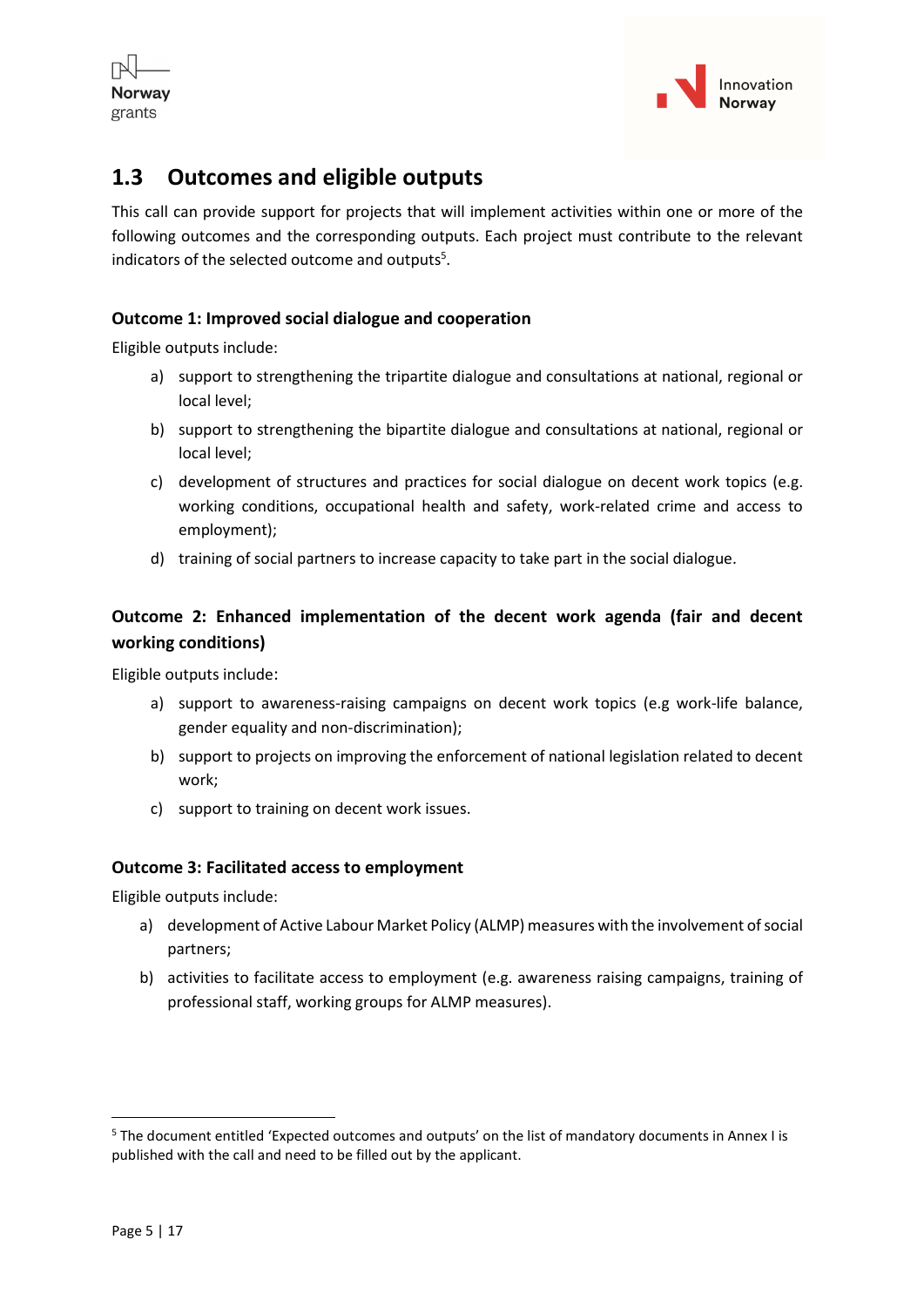



Projects must contribute directly to one or more of these outcome indicators:

#### Outcome 1 indicators:

- a) stronger tripartite cooperation and involvement of stakeholder institutions at national level or regional/local level;
- b) higher level of trust between cooperating social partner entities;
- c) collective bargaining agreements signed as a result of this Programme;
- d) more national polices and laws influenced in the areas covered by this Programme;
- e) more bipartite dialogue consultations and involvement of stakeholder institutions (at national level, regional/local level, sector level or company level);
- f) establishment of new committees for decent work topics (e.g. working conditions, occupational health and safety, work-related crime, access to employment) (at national level, regional/local level, sector level or company level);
- g) training of professional staff and social partner institutions.

#### Outcome 2 indicators:

- a) better access to improved decent work arrangements (e.g. prohibit undeclared work and abuse of atypical contracts, improve work-life balance, parental leave, working time, etc.);
- b) enhanced awareness on decent work issues (e.g. through awareness-raising campaigns);
- c) training of professional staff on decent work issues (e.g. company health and safety officers, staff from labour inspectorates, social partner institutions, etc.).

#### Outcome 3 indicators:

- a) better cooperation between stakeholders/educational institutions and social partners on measures to facilitate access to employment;
- b) more involvement of social partners in the development of ALMP measures;
- c) more activities conducted to facilitate access to employment (e.g. awareness raising campaigns, guidance material, training of professional staff, working groups for ALMP measures).

## 1.3 Minimum and maximum grant for each project

The minimum amount of grant assistance applied for shall be EUR 50,000. The maximum amount of grant assistance applied for shall be EUR 100,000.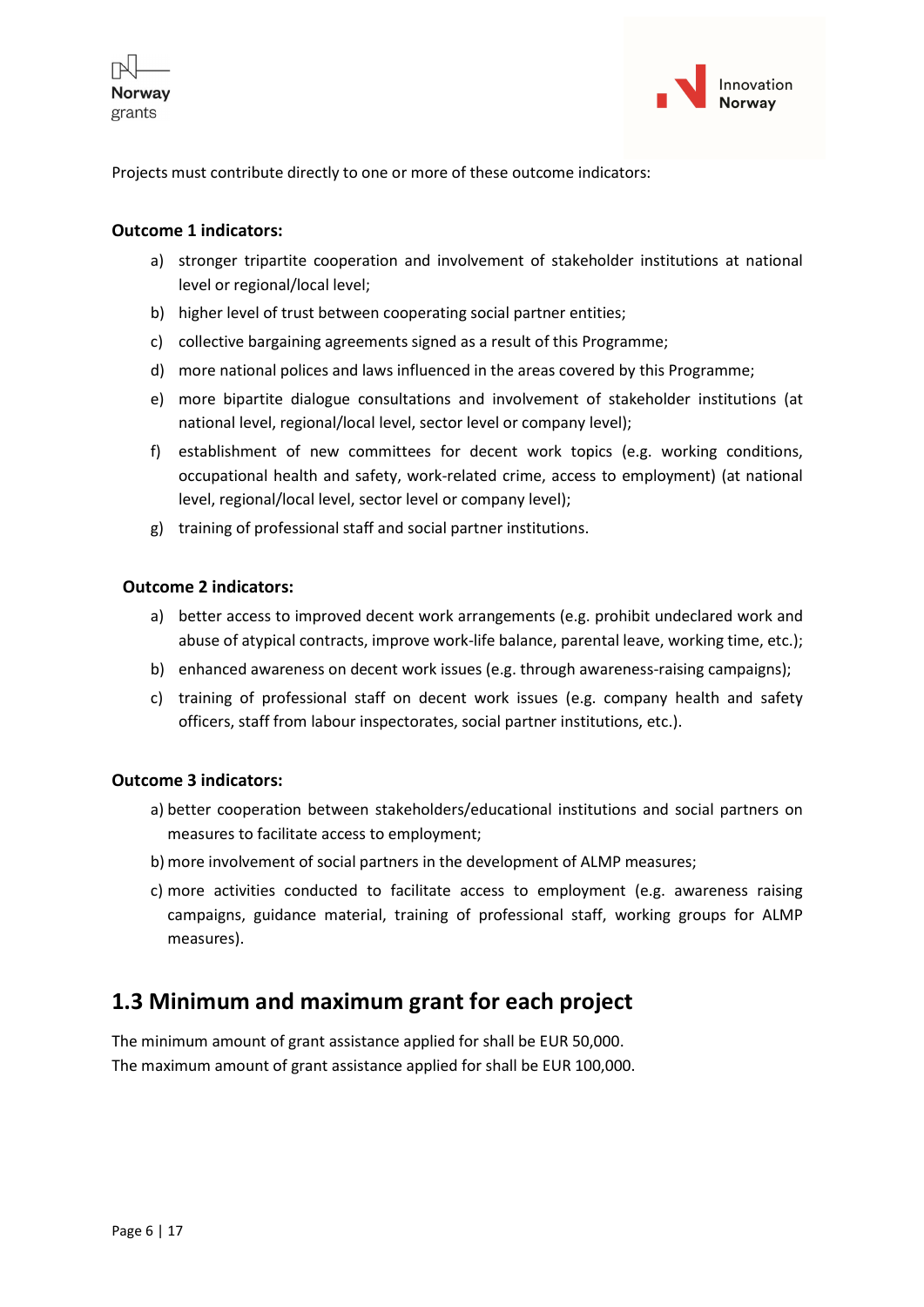



## 1.4 Grant rates and co-financing

The financial contribution from this Programme shall be determined on a case-by-case basis, taking all relevant factors into account (see point 2.1 selection criteria below).

The maximum grant rate for a project is 90 per cent of total eligible expenditure of the project. The applicant (project promoter) shall secure the full financing of the project. The project promoter (and/or the project partner(s)) shall provide or obtain the remaining co-financing in the form of cash. Man-hour contribution from staff employed with the project promoter and project partner(s) may be accepted as contribution/co-financing, based on documented hourly rate for salaries. The applicable rules on public procurement and on state aid, procedural and substantive, shall, if relevant, be complied with.

## 1.5 Eligible expenditures

### 1.5.1 First and final dates for eligibility of expenditure

Costs within projects may be eligible from the date on which the grant is awarded or from a later date set in the Project Contract. The Project Contract shall set the final date of eligibility of costs, which shall be no later than 29 February 2024. Costs incurred after that final date are not eligible.

### 1.5.2 General principles of eligibility

Eligible expenditures of projects are those actually incurred by the project promoter or the project partner, which meet the following criteria:

- a) they are incurred between the first and final dates of eligibility of a project as specified in the Project Contract;
- b) they are connected with the subject of the Project Contract and they are indicated in the detailed budget of the project;
- c) they are proportionate and necessary for the implementation of the project;
- d) they are used for the sole purpose of achieving the objective of the project and its expected outcome(s), in a manner consistent with the principles of economy, efficiency and effectiveness;
- e) they are identifiable and verifiable, in particular through being recorded in the accounting records of the project promoter and determined according to the applicable accounting standards and generally accepted accounting principles; and
- f) they comply with the requirements of applicable tax and social legislation.

Expenditures are considered to have been incurred when the cost has been invoiced, paid and the subject matter delivered (in case of goods) or performed (in case of services and works).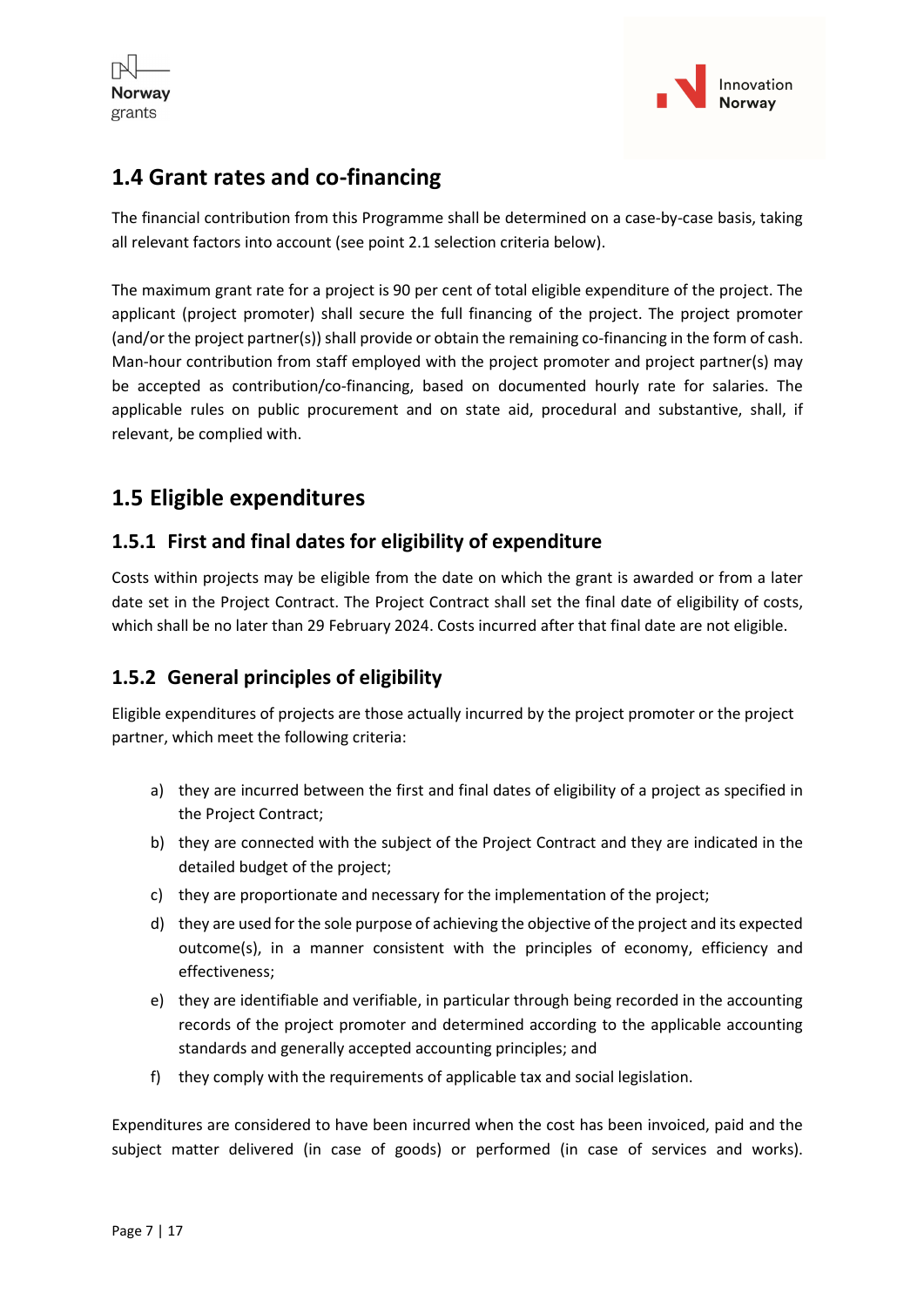



Exceptionally, costs in respect of which an invoice has been issued in the final month of eligibility are also deemed to be incurred within the dates of eligibility if the costs are paid within 30 days of the final date of eligibility. Overheads are considered to have been incurred when they are recorded on the accounts of the project promoter and/or project partner.

The project promoter's internal accounting and audit procedures must permit direct reconciliation of the expenditures and revenue declared in respect of the project with the corresponding accounting statements and supporting documents.

### 1.5.3 Detailed eligibility provisions

#### 1.5.3.1 Eligible direct expenditures

The eligible direct expenditures for a project are those expenditures which are identified by the project promoter and/or the project partner, in accordance with their accounting principles and usual internal rules, as specific expenditures directly linked to the implementation of the project and which can therefore be booked to it directly. The following direct expenditures are eligible provided that they satisfy the criteria set out in Article 1.5.2:

- a) the cost of staff assigned to the project, comprising actual salaries plus social security charges and other statutory costs included in the remuneration, provided that this corresponds to the project promoter's and project partner's usual policy on remuneration;
- b) travel and subsistence allowances for staff and volunteers taking part in the project, provided that they are in line with the project promoter's and project partner's usual practices on travel costs. However, business class travels are normally not eligible;
- c) costs of consumables and supplies, provided that they are identifiable and assigned to the project;
- d) costs entailed by other contracts awarded by a project promoter for the purposes of carrying out the project, provided that the awarding complies with the applicable rules on public procurement; and
- e) costs arising directly from requirements imposed by the Project Contract (e.g. dissemination of information, specific evaluation of the project, audits, translations, reproduction), including the costs of any financial services.

#### 1.5.3.2 Eligible indirect costs in projects (overheads)

Indirect costs are all eligible costs that cannot be identified by the project promoter and/or the project partner as being directly attributed to the project, but which can be identified and justified by its accounting system as being incurred in direct relationship with the eligible direct costs attributed to the project. They may not include any eligible direct costs. Indirect costs of the project shall represent a fair apportionment of the overall overheads of the project promoter or the project partner. The method of the indirect costs and its maximum amount shall be determined in the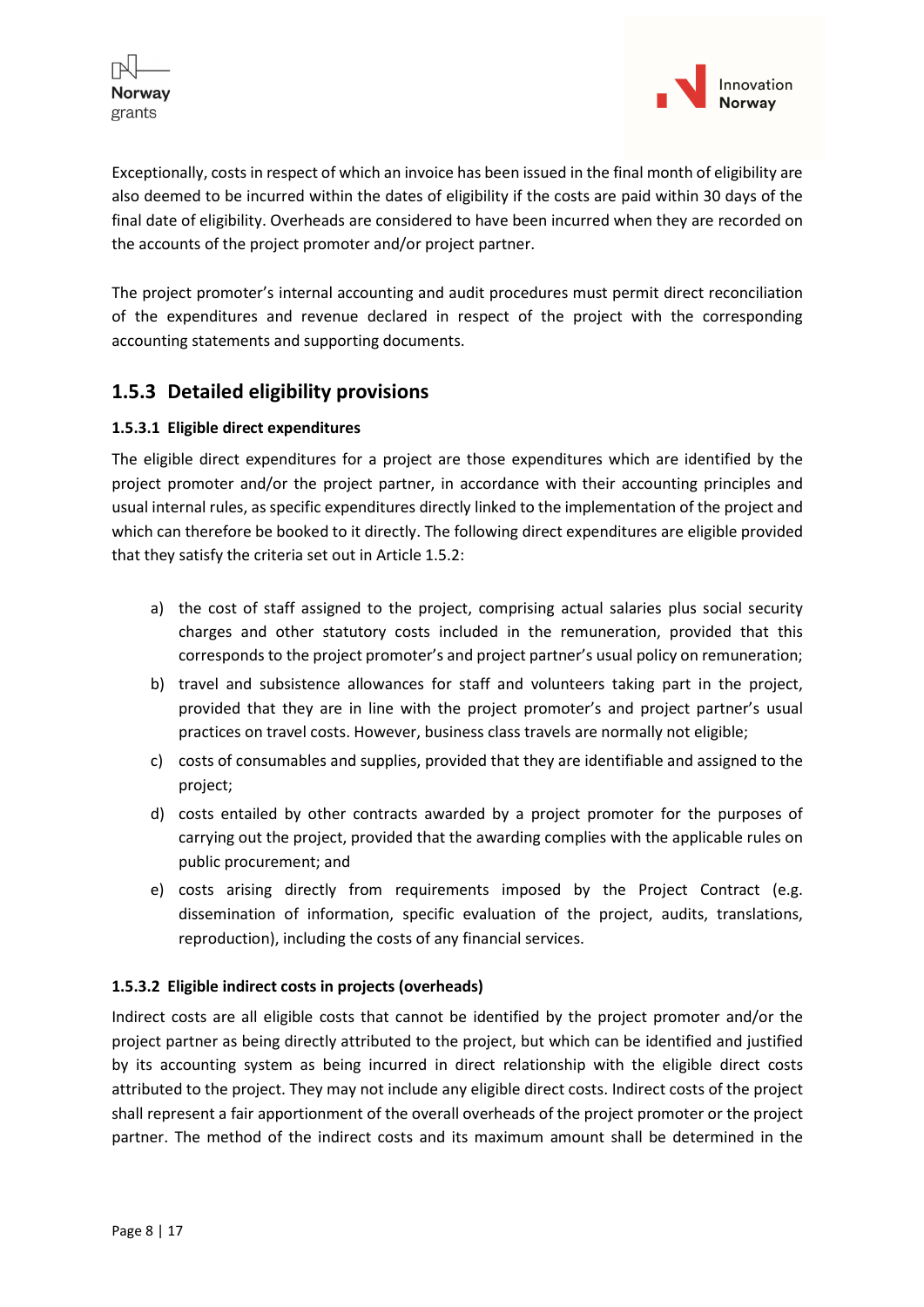



Project Contract. They may be identified according to either of the following methods:

- a) based on actual indirect costs for those project promoters and project partners that have an analytical accounting system to identify their indirect costs; or
- b) a project promoter and project partners may opt for a flat rate of up to 25% of total direct eligible costs, excluding direct eligible costs for subcontracting and the costs of resources made available by third parties which are not used on the premises of the project promoter or project partner, subject to the calculation of the rate on the basis of a fair, equitable and verifiable calculation method or a method applied under schemes for grants funded entirely by the Beneficiary State for similar types of project and project promoter; or
- c) a project promoter and project partners may opt for a flat rate of up to 15% of direct eligible staff costs.

#### 1.5.3.3 Excluded costs

The following costs shall not be considered eligible:

- a) charges for financial transactions and other purely financial costs, except costs related to accounts and financial services imposed by the Project Contract;
- b) provisions for losses or potential future liabilities;
- c) exchange losses;
- d) recoverable VAT;
- e) costs that are covered by other sources;
- f) fines, penalties and costs of litigation, except where litigation is an integral and necessary component for achieving the outcomes of the project;
- g) excessive or reckless expenditure;
- h) already owed debts and credits to third parties;

any other costs incurred before the date of the grant is awarded, or, if different, before the date set in the project contract.

## 2. Assessment of projects and selection procedure

The fund operator will review all applications received within the deadline set out in this Call for Project Proposals for compliance with formal/administrative and eligibility criteria. If any shortcomings are found concerning the formal/administrative criteria, these can be corrected within 10 working days by the applicant upon written request from the fund operator.

Applicants whose applications are rejected at this stage shall be informed in writing and will have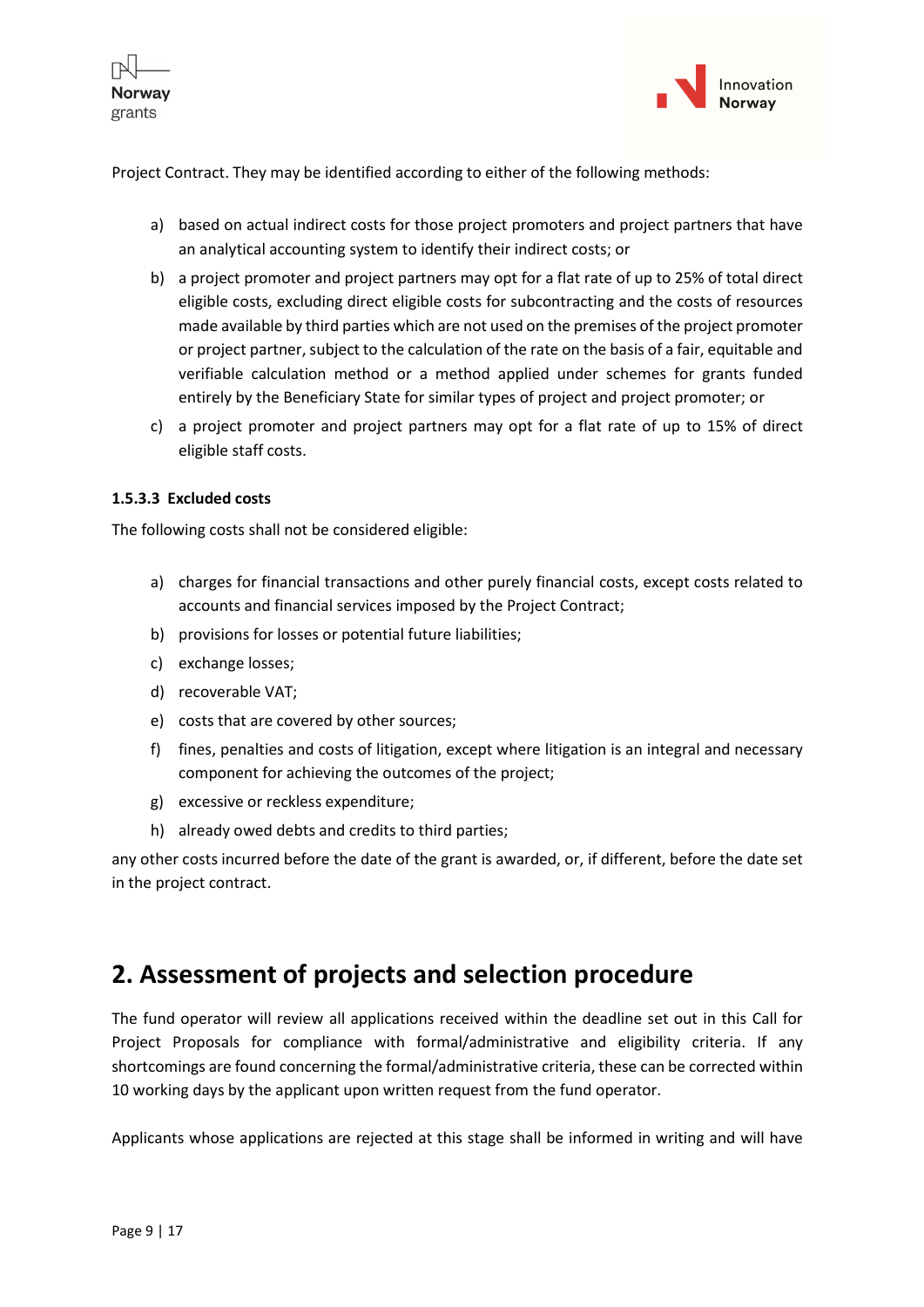

two weeks to appeal that decision to the fund operator.

Applications meeting the formal/administrative and eligibility criteria shall be subject to a full assessment, on the basis of quality and the technical selection criteria outlined below, organised by the fund operator. Two experts will evaluate the project against the selection criteria set in this call. If necessary, external experts will be used.

The results of the experts' evaluation will be a ranking list that forms the basis of the fund operator's Selection Committee's decision. The Selection Committee will make the final decision to reject or approve the applications.

After the selection procedure is complete, information of the results and the decision on the award of grants will be communicated to the applicants and published on the programme website.

## 2.1 Selection criteria

The selection of projects is based on both formal/administrative criteria and quality and technical selection criteria as listed below. The objectives and principles of good governance and good business practice, sustainable development and gender equality are cross-cutting issues that shall be considered as part of the assessment process.

The applicable selection criteria are divided into the following sections:

#### 1. Formal/administrative criteria

- a) The application has been filled in according to the instructions given in the Call for Project Proposals, the electronic Application Form and the Guidelines, and all mandatory documentation is attached to the application;
- b) The application and requested supported documents are submitted and presented in English, apart from certificates and certified annual accounts, which can be submitted and presented in Czech;
- c) In the case of partnership projects, a Partnership Agreement defining the partners' different roles and responsibilities, signed by all partners, is attached to the application. A template for the Partnership Agreement is published with this call, see annex I;
- d) The applicant and partner(s)) and the applicant's legal representative signing the application have clean criminal and tax records;
- e) The applicant and partner(s) are neither bankrupt, nor entered in judicial administration nor are under liquidation, nor have suspended business activities, nor are the subject of proceedings concerning those matters, nor are in any analogous situation arising from a similar procedure provided for in national legislation;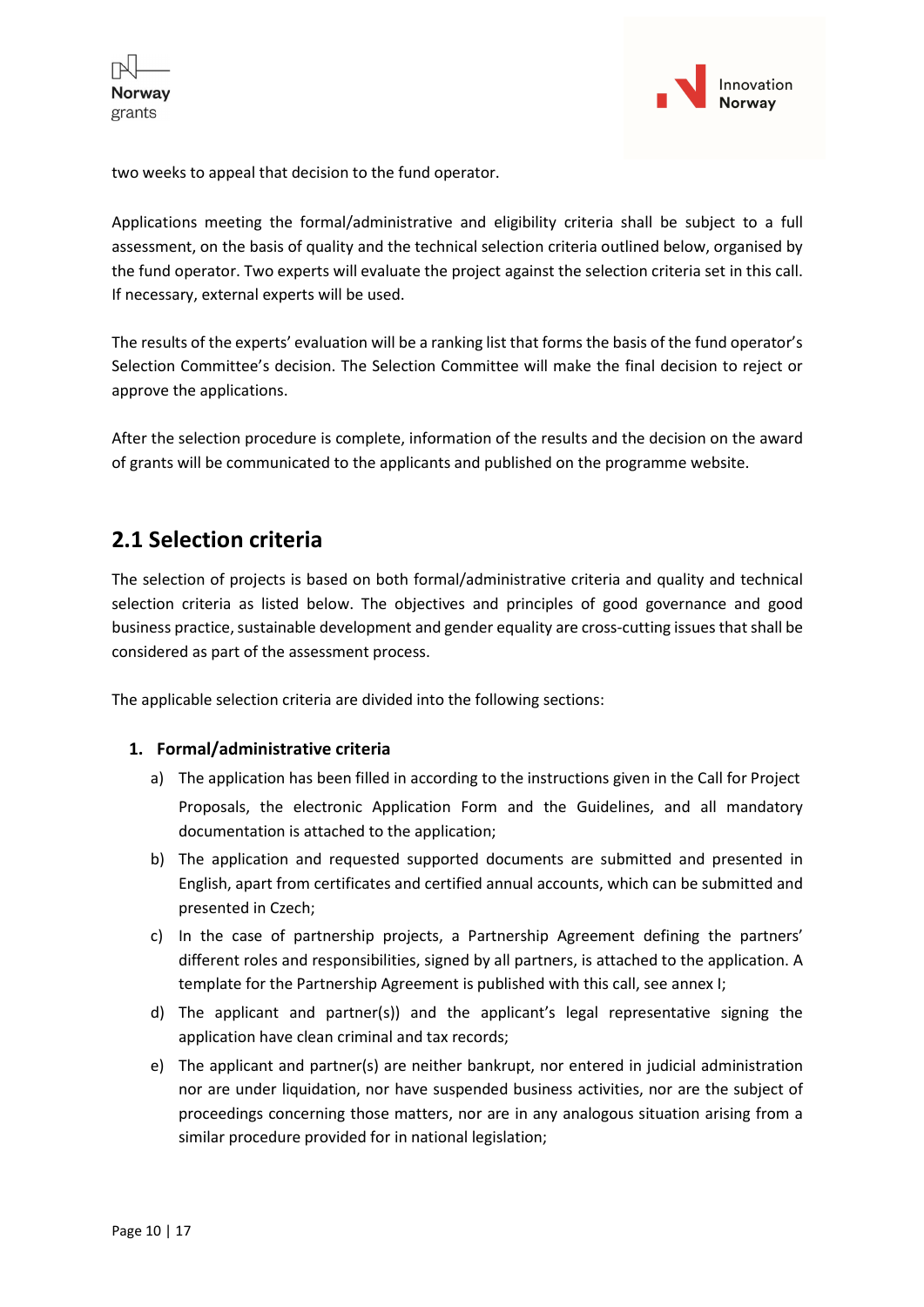



f) The applicant and partner(s) have not been the subject of a judgment which has the force of res judicata for fraud, corruption, involvement in a criminal organization or any other illegal activity detrimental to financial interests, without evidence of substantial correction measures taken in the past years.

### 2. Eligibility criteria

- a) Applicant
	- The applicant is eligible according to the list under 1.1.;
- b) Project partner
	- The partner is eligible according to the list under 1.1.;
- c) Project
	- The proposed project is relevant for the Programme specific outcomes and within the eligible activities defined in this call;
	- Grant minimum and maximum amounts and co-financing rates are complied with and the project implementation period is within the deadline for cost eligibility;
	- No overlapping/double funding arises from the application for a similar project from EU/EEA/International Financial Institution/bilateral or other sources;
	- The project is in compliance with both EU and national legislation in the Czech Republic (in particular, but not limited to: public procurement, state aid and environment requirements).

#### 3. Quality and technical selection criteria

- The project directly contributes to the selected outcome and outputs of the programme;
- The entity/entities have the necessary human resources and the technical and financial capacity (including documented necessary working capital and a sound equity capital situation) to implement the project and support its costs;
- The project is mature, i.e. technically viable and feasible in terms of time schedule, budget and value for money;
- If applicable, the quality of the partnership agreement, the division of tasks and responsibilities among partners is established and described and each partner has a significant contribution to the project activities;
- The project is adequately supported by a risk mitigation plan;
- The quality of the planned arrangements to publicize the project and disseminate the results and impact (Publicity Plan);
- The project promoter and the partners adhere to good business practice as defined by the OECD guidelines and UN Guiding Principles on business and human right, including zero-tolerance towards corruption;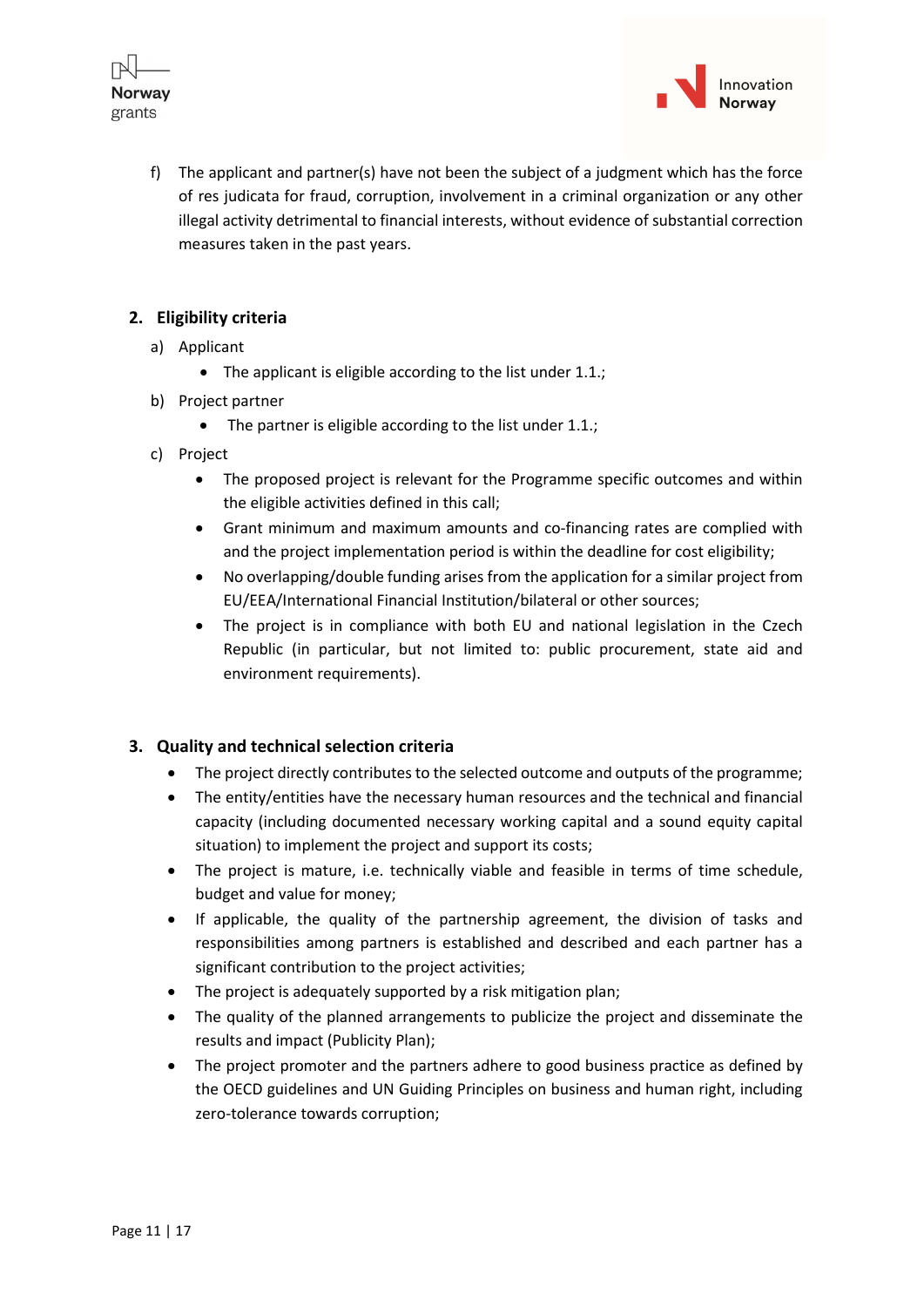



- The project is in compliance with relevant cross-cutting issues in the Application Form (on project level);
- The project incorporates clear sustainability measures, i.e. the durability of the project after the implementation.

## 2.2 The Project Contract

In the case of a positive decision, a Project Contract shall be concluded between the fund operator and the project promoter.

The Project Contract will include relevant Special Conditions, the Standard terms and Conditions on EEA/Norway Grants programmes operated by the fund operator, the agreed Project Implementation Plan, the agreed activity-based Budget and the agreed Disbursement Plan. These documents shall set out the terms and conditions of the grant assistance, as well as the roles and responsibilities of the Parties.

Prior to the signing of the Project Contract, the project promoter has to submit a binding confirmation of the co-financing of the project to the fund operator. The Grant Offer letter will set a deadline for submitting such a confirmation. If the deadline is not met, the Grant Offer is considered to be withdrawn, unless a prolongation of the deadline is granted by the fund operator in writing.

The Project Contract will as a minimum contain provisions on the following:

- a) obligations regarding reporting that enable the fund operator to comply with its reporting obligations and to assess project progress and impact;
- b) the maximum amount of the project grant in Euro and the maximum project grant rate;
- c) the list of eligible expenditures;
- d) the method of calculating indirect costs (overheads) and their maximum amount;
- e) the first and final dates of eligibility of expenditures;
- f) requirements for the submission of proof of expenditure;
- g) provision on modifications of the project;
- h) ensuring that the access requested in relation to monitoring, audits and evaluations is provided without delay;
- i) ensuring that obligations regarding publicity (information and communication) are complied with;
- j) the right of the fund operator to suspend payments, make financial corrections and request reimbursement from the project promoter;
- k) resolution of disputes and jurisdiction;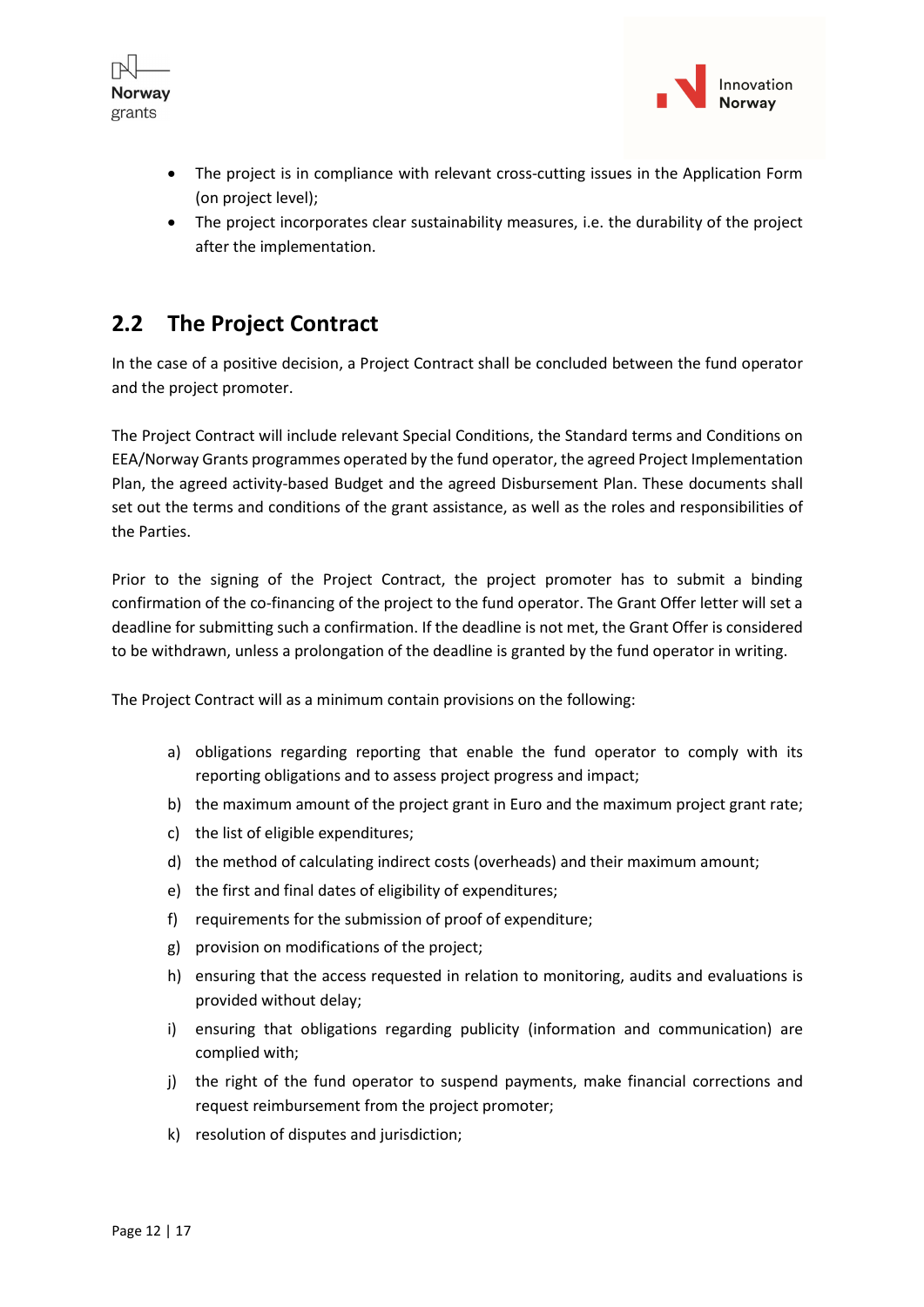



- l) waiver of responsibility;
- m) a detailed budget, with itemised costs and unit prices;
- n) provisions on equipment for which the entire purchase price is eligible;
- o) provisions concerning termination, compensation and damages in case of termination of the project;
- p) when applicable, reference to the donor partnership agreement;
- q) provisions that ensure that obligations regarding record keeping; and
- r) the Project Implementation Plan and Disbursement Plan.

The grant will be subject to the acceptance of the Standard Terms and Conditions on EEA/Norway Grants programmes operated by the fund operator and the Special Conditions of the Project Contract.

## 3. Implementation of projects

All provisions and requirements related to the implementation of projects are set out in the Standard terms and Conditions, published together with this call.

## 4. Contact details

Further inquiries about the call may be done at the programme email address: decentwork@innovationnorway.no

Inquiries will be answered within five working days unless the inquiry would need further investigation.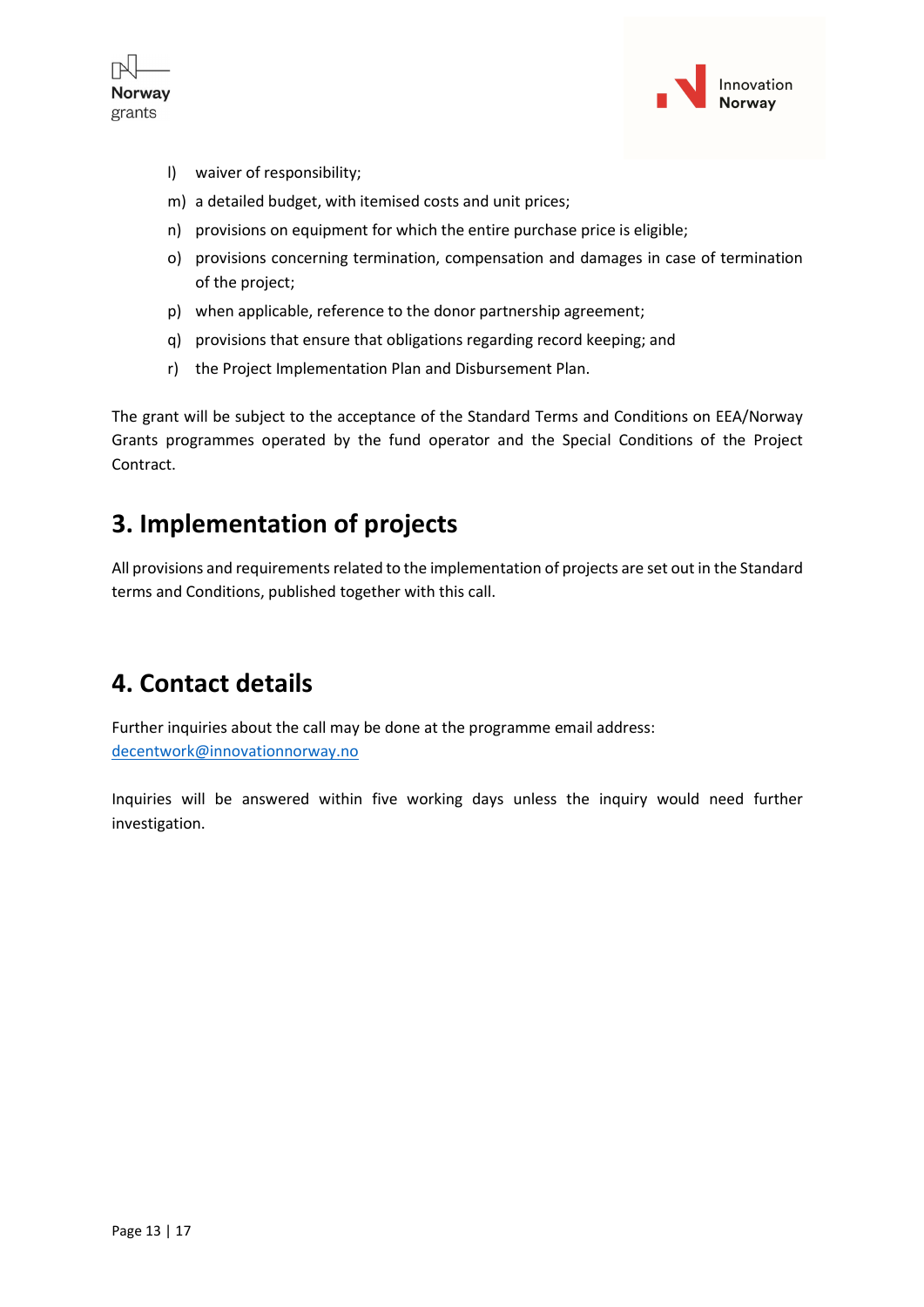



## ANNEX I – List of mandatory documents

- Detailed Activity Budget (template)
- Relevant registration certificates of the Applicant (and Partner(s) if relevant) (no template)
	- o registration certificate (or similar), issued by the competent authority in the Donor State/Beneficiary State
	- o latest approved statute (or similar), which proves that Applicant's main activity is closely related to the activities in the project
- Proof of clean criminal and tax records of the Applicant (and Partner(s) if relevant) (template)
- Disbursement Plan (template)
- Project Implementation Plan (template)
- Communication Plan (no template)
- CV's for the project management team (template)
- Letter of commitment (template)
- Draft Partnership Agreement (if relevant) (template)
- Procurement Plan (template)
- Expected outcomes of the implementation of the project (template)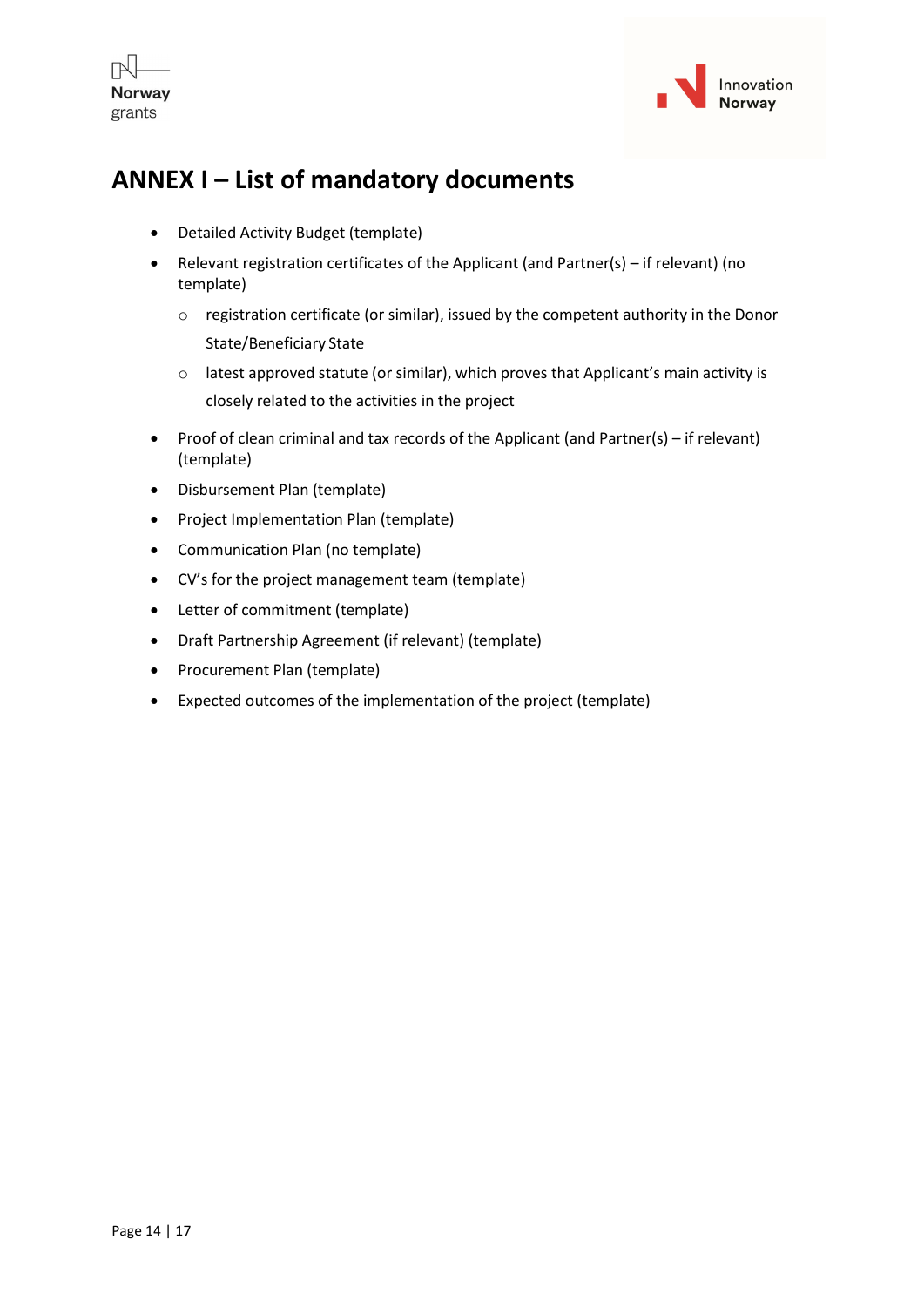



## ANNEX II Essential readings

Please find below the list of documents which are relevant for the present Call and are available on our webpage https://www.innovasjonnorge.no/decentwork:

- 1. Standard Terms and Conditions
- 2. Project Assessment Criteria and Methodology
- 3. Guidelines on Cross-cutting Issues and Good Business Practice
- 4. Communication Guidelines
- 5. Application Form Guidelines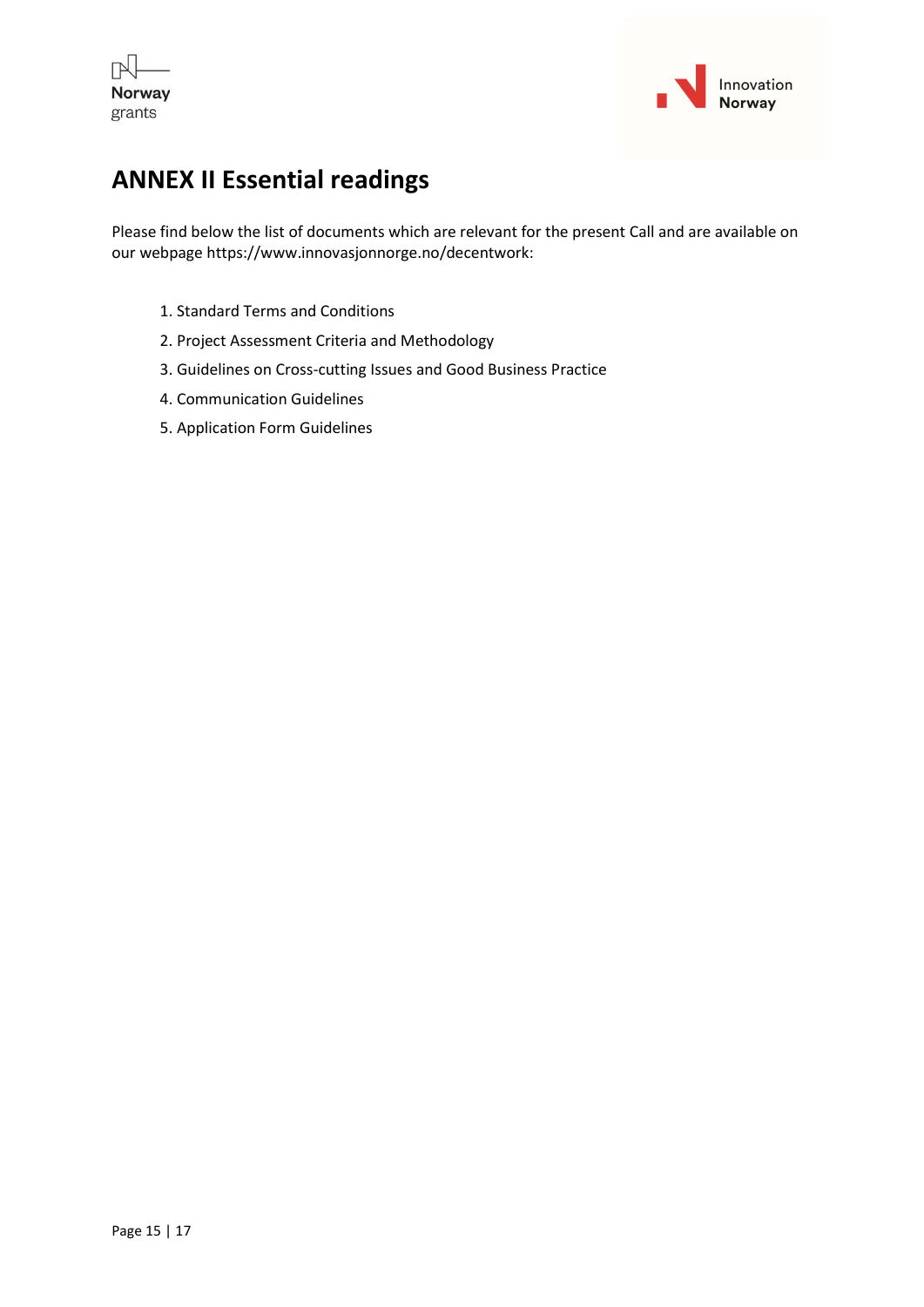



## ANNEX III – Glossary of terms

The following terms used in the present Call shall be understood as follows:

Social Dialogue: according to the International Labour Organisation (ILO), social dialogue includes all types of negotiation, consultation or information-sharing among representatives of governments, employers and workers or between those of employers and workers on issues of common interest relating to economic and social policy. Social dialogue can be bipartite, between workers and employers, or tripartite, including government.

Decent Work: the concept of decent work is one which is predominantly applied in the ILO context to developing countries and not so often in the EU context, where the terms "quality work and employment" and "fair and decent working conditions" are more commonly used. However, the idea remains the same: workers need a job which gives them enough salary, decent working hours and conditions, the possibility to join a union to represent their rights, and a job in which they are protected by individual and collective labour law.

Work-related crime: activities that breach laws relating to pay and working conditions, social security and taxation. Related terms include social dumping, undeclared work, illegal working contracts and general compliance with labour law. Combating work-related crime, including cross-border workrelated crime, is a priority for the Norwegian Government.

Active Labour Market Policy: the main goal of active labour market policies (ALMPs) is to increase the employment opportunities for job seekers and to improve matching between jobs (vacancies) and workers (i.e. the unemployed). According to the OECD, ALMPs include spending on public employment services and administration, labour market training, special programmes for youth when in transition from school to work, labour market programmes to provide or promote employment for unemployed and other persons (excluding young and disabled persons) and special programmes for the disabled.

Employers' organisations: bodies designed to organise and advance the collective interests that employers have in the labour market

Trade unions: association of workers in a particular trade, industry, or company, created for the purpose of securing improvements in pay, benefits, working conditions, or social and political status through collective bargaining

Public authorities and institutions that have statutory roles related to decent work or tripartite cooperation: Examples of such entities are national labour inspectorates and directorates with responsabilities related to decent work